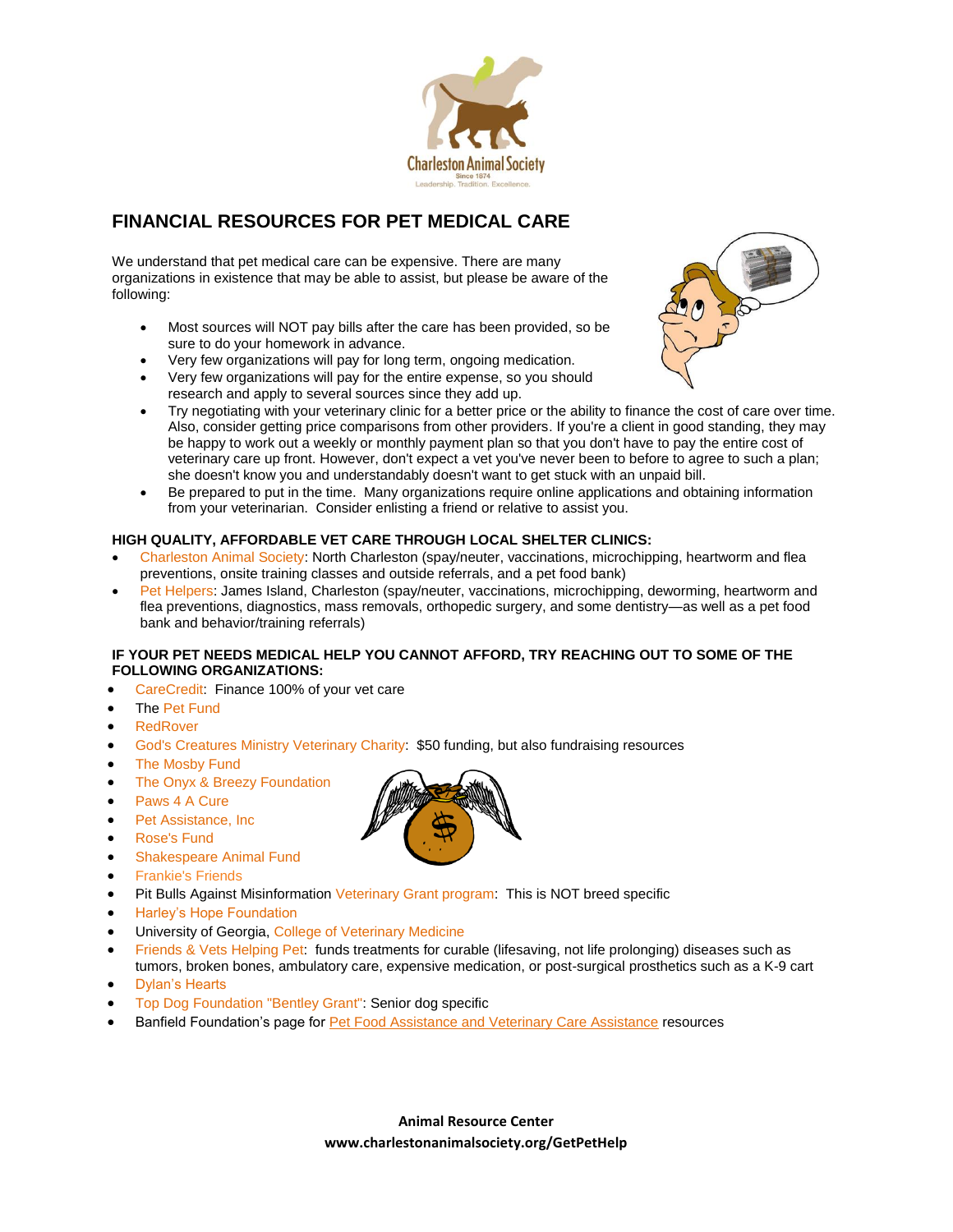

### **SPECIFIC MEDICAL ISSUES:**

- [Handicapped Pets:](http://hpets.org/) Mobility equipment for pets in need
- [Red Flyer:](https://www.facebook.com/RedFlyers/timeline) The handicapped pets community donated wheelchairs for pets in need
- Brown Dog [Foundation:](http://www.browndogfoundation.org/) Prescription medications
- [Feline Veterinary Emergency Assistance \(FVEAP\):](http://www.fveap.org/) Specific to Vaccine Associated Sarcoma
- The Big [Hearts](http://www.bigheartsfund.org/) Fund: Heart disease specific
- [In Memory of Magic](http://www.imom.org/) (IMOM): Specific to spay/neuter surgeries, including caretakers of feral colonies
- Canine Cancer [Awareness:](http://www.caninecancerawareness.org/) Cancer specific (will list your pet for sponsoring on their website)
- The Dog & Cat [Cancer](http://www.dccfund.org/) Fund: Cancer specific
- The [Riedel](https://www.riedelcody.org/) & Cody Fund: Cancer specific
- Joshua Louis Animal Cancer [Foundation:](http://www.joshualouis.org/) Cancer specific
- [Magic](http://www.themagicbulletfund.org/) Bullet Fund: Cancer specific
- [Cody's Club:](http://www.dogdoggiedog.com/pwcAcodysclub.htm) Radiation treatment of cancer
- [Stymie Canine Cancer Foundation:](http://fightk9cancer.org/) Cancer specific

### **BREED SPECIFIC RESOURCES:**

- Berner [Emergency](http://www.behaf.org/) Health Assistance Fund: purebred Bernese Mountain Dogs
- [Corgi Aid:](http://www.corgiaid.org/) Cardigan Welsh Corgis, Pembroke Welsh Corgies, or Corgi mixes
- [Labrador Harbor:](http://www.labradorharbor.org/) Labrador Retrievers
- [Labrador Lifeline:](http://www.labradorlifeline.org/) Labrador Retrievers
- [LabMed:](http://www.labmed.org/) Labradors
- [Westimed:](http://www.westiemed.org/) for rescue held West Highland White Terriers (not yet adopted)
- [Keeshond:](http://www.ksrf.org/) purebred Keeshonden

### **RESOURCES FOR UNIQUE POPULATIONS:**

- Pets of the [Homeless:](http://www.petsofthehomeless.org/) Assistance for homeless pet owners for pet food and veterinary care
- [Paws Care:](https://pawscare.wordpress.com/application/) For people with terminal illness that need help caring for their pets
- The [International Association of Assistance Dog Partners](http://www.iaadp.org/VCP.html) (IAADP): Emergency vet fund for U.S. IAADP partner members whose assistance dogs require high-cost veterinary intervention beyond their ability to pay
- The [Assistance Dog United Campaign:](http://www.assistancedogunitedcampaign.org/vouchers.html) Operated in association with the Assistance Dog Institute, helps people with disabilities find funding to purchase service dogs
- [The Gandalf Fund:](http://www.thegiftofsunshine.org/gandalf.html) Financial assistance for working and retired assistance dogs in the event of catastrophic illness or accidental injury
- [Land of Pure Gold:](http://landofpuregold.com/grants/) Cancer treatments for working dogs
- [Feed the Dog:](http://www.feedthedog.org/warrior-veterans.html) assistance for war veteran's service dogs (food, grooming, vet care, equipment, dog walkers, fencing, training, etc)

### **RESOURCES FOR RESCUES:**

- [American](http://www.americanhumane.org/animals/programs/shelter-services/second-chance-fund/) Humane: *Second Chance Fund* For rescue organizations and shelter professionals
- Grey Muzzle [Organization:](http://www.greymuzzle.org/) For shelters and rescues, to help senior dogs
- Ian [Somerhalder](http://www.isfoundation.com/ISFEmergencyMedicalGrant) Foundation (ISF) Emergency Medical Care Grant for Animals: Urgent, non-routine veterinary care due to abuse and neglect for recently rescued animals
- The Onyx & Breezy [Foundation](http://www.onyxandbreezy.org/)
- [Petfinder Foundation:](http://www.petfinderfoundation.com/for-shelters/apply-for-a-grant/) Grants for emergency medical, animal care, enrichment and disaster response
- Adopt a Pe[t Veterinary Care Fund:](http://shelterblog.adoptapet.com/2015/03/application-for-2015-veterinary-care-fund-grant/?image) Helps homeless pets get healthy and adopted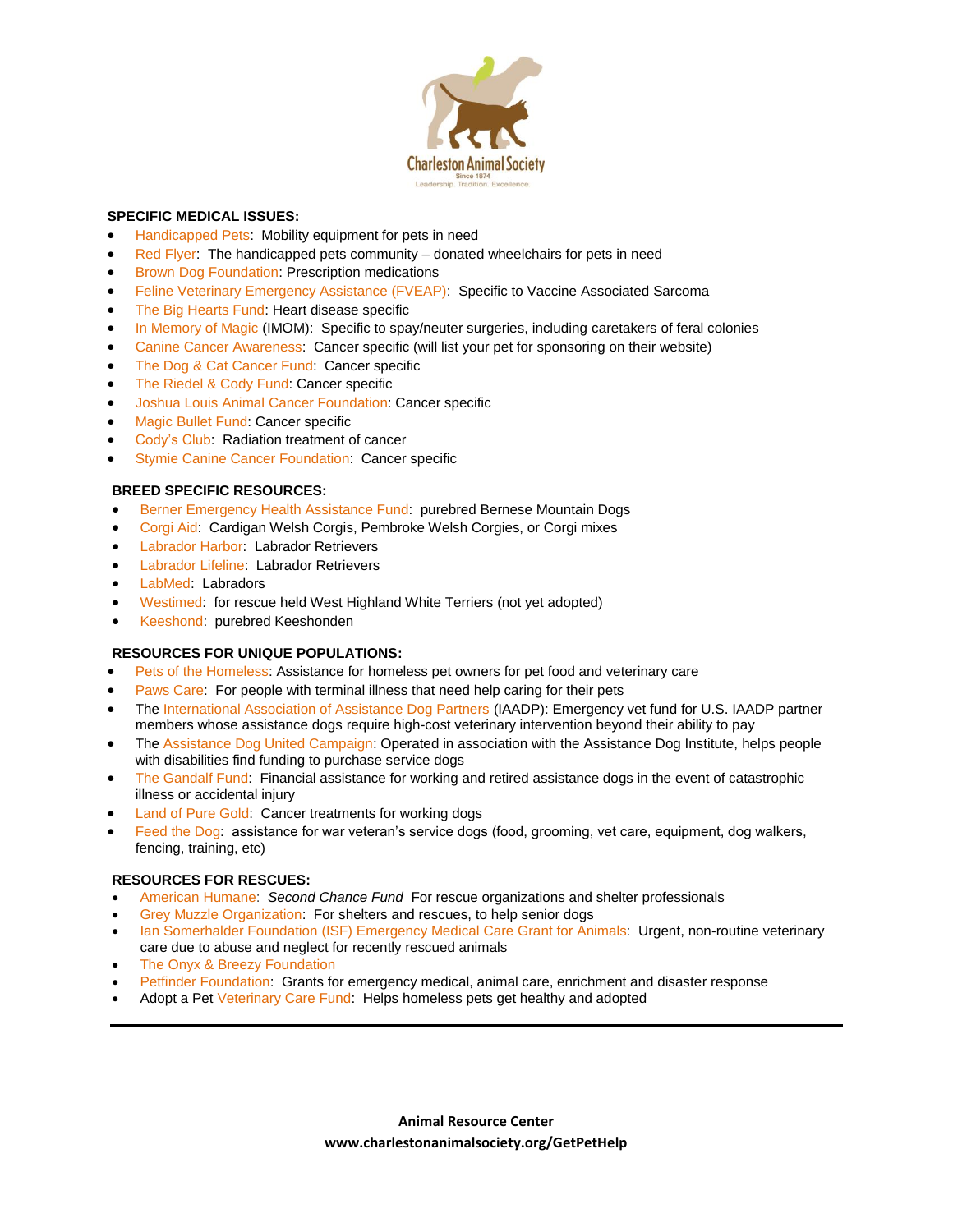

## **FOOD BANK SERVICES**

 [Charleston Animal Society:](http://www.charlestonanimalsociety.org/) Participating families may receive a one month supply of food. The food bank is open Mon-Fri from 10 AM – 12 PM. 2455 Remount Road, North Charleston, SC 29406 (843) 747-4849



- [Pet Helpers:](http://www.pethelpers.org/pet-food-bank/) This program provides monthly food supply for families in need. We welcome pet owners in need to use this resource to obtain food for your pet by visiting our Adoption Center at 1447 Folly Road. Please bring a photo ID and proof of spay/neuter at the time of your visit. Proof of government assistance is required. 1447 Folly Road, Charleston, SC 29412 (843) 795-1110
- [Trident United Way:](http://www.tuw.org/) 6296 Rivers Ave, North Charleston, SC 29406 Call 211 or (843) 740-9000
- [ECCO](http://www.eccocharleston.org/) (East Cooper Community Outreach): 1145 6 Mile Rd, Mt. Pleasant, SC 29466 (843) 849-9220
- [DIAH on Wheels:](http://www.danielislandvet.com/about-us) Provides free food and veterinary care for the pets of low-income, homebound senior citizens. Daniel Island Animal Hospital, 291 Seven Farms Drive, Suite 103, Daniel Island, SC 29492 (843) 881-7228

## **FENCING**

[Unchain Charleston:](http://www.pethelpers.org/unchain-charleston/) Unchain Charleston is a concerted effort to spread awareness about the plight of chained dogs and to build fences for chained dogs in the Lowcountry. Apply via online form or email [unchaincharleston@pethelpers.org](mailto:unchaincharleston@pethelpers.org)

## **FUNDRAISING IDEAS**

- Create a fundraising page using your social network site or other funding tool, like YouCaring, Pet Chance, CauseWish, GoFundMe, Fund a Pet Miracle, GoGetFunding or GiveForward
- Create a Facebook page to get the word out online about your pet's needs. [Click here](http://www.facebook.com/help/?search=creating+a+personal+profile+page#!/help/?page=173) to learn the basics of Facebook, how to create an appealing personal profile page and how to find friends and attract others to your page.
- Create a [Community Page](http://www.facebook.com/pages/create.php?campaign_id=368885149649&placement=pgall&extra_1=0) or [FundRazr](http://fundrazr.com/) in Facebook, which let you share your story and collect donations online
- [ChipIn:](http://www.chipin.com/) fundraiser/donation site that allows individuals to ask for money for a specific purpose, using social networks and other websites.
- [Fundable](http://www.fundable.com/) a fundraising/donation site that allows individuals to request money for a specific project or event. If goal is not met, no money is exchanged. Funds paid by check or PayPal.
- Decorate a few donation coin cans with an appealing photo of your pet and a brief explanation that money is needed for medical care. Ask your veterinarian if you can put one in the office. Put one out on your desk at work, and ask a friend or two to do the same. This sounds old-fashioned, but it really works!
- A small fundraiser such as a yard sale or bake sale can raise significant funds if it is well planned. Ask friends and neighbors to help; it usually takes just a couple of people to pull it off. Some tips:
- Neighborhood yard sale: Ask neighbors, family, co-workers and friends to contribute items. The event can be publicized in the local newspapers and by posting flyers around town. You'll need a place to store the items, and there is some time involved in planning, publicizing and organizing, but a single neighborhood yard sale can raise several hundred dollars.
- Contact church or community organizations and explain your situation. They may be willing to help you fundraise.
- Local restaurants may offer a fundraising opportunity in which a portion of a day's sales is donated.
- Bake sale: Another simple, low-risk way to raise money is to organize a bake sale. Ask neighbors, family, co-workers and friends to contribute baked items. To be successful, the bake sale must be in a high-traffic area, where many people will pass by.



### **Animal Resource Center**

### **www.charlestonanimalsociety.org/GetPetHelp**